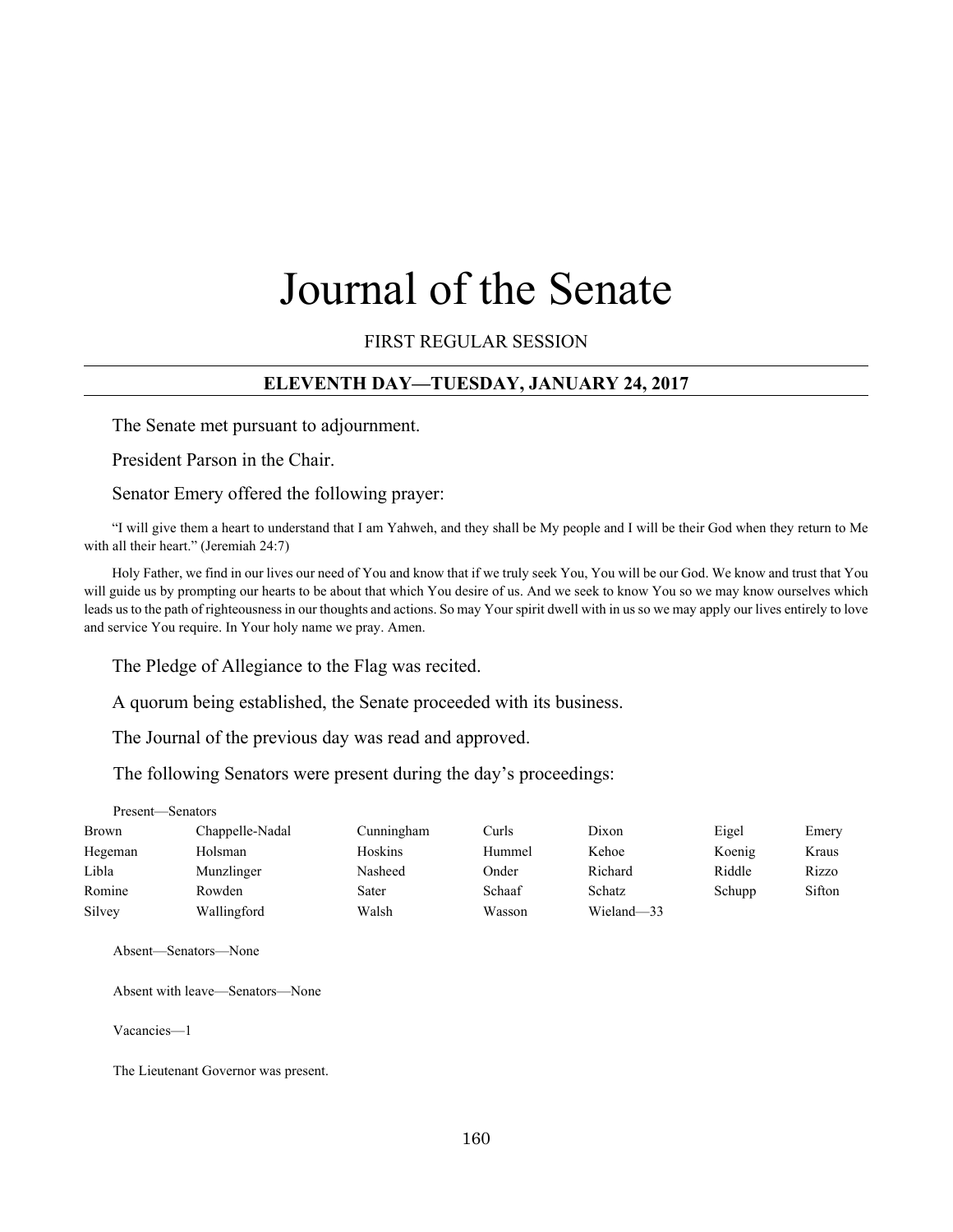#### **RESOLUTIONS**

Senator Kehoe offered Senate Resolution No. 106, regarding Celia J. Lipskoch, California, which was adopted.

Senator Wasson offered Senate Resolution No. 107, regarding the City of Fremont Hills, which was adopted.

Senator Wasson offered Senate Resolution No. 108, regarding Eagle Scout Derek Fitzpatrick, Highlandville, which was adopted.

Senator Wasson offered Senate Resolution No. 109, regarding Eagle Scout Seth Dale, Nixa, which was adopted.

Senator Wasson offered Senate Resolution No. 110, regarding Eagle Scout Jason Bray, Nixa, which was adopted.

#### **INTRODUCTION OF BILLS**

The following Bills were read the 1st time and ordered printed:

**SB 336**–By Wieland.

An Act to amend chapter 374, RSMo, by adding thereto one new section relating to market conduct of insurance companies.

**SB 337**–By Wieland.

An Act to amend chapter 379, RSMo, by adding thereto one new section relating to depreciation of damaged property.

**SB 338**–By Schupp, Walsh, Hummel, Holsman, Rizzo, Chappelle-Nadal, Nasheed and Curls.

An Act to repeal sections 213.010, 213.030, 213.040, 213.045, 213.050, 213.055, 213.065, 213.070, and 213.101, RSMo, and to enact in lieu thereof nine new sections relating to discrimination based on sexual orientation or gender identity.

**SB 339**–By Schupp.

An Act to repeal section 130.011 as enacted by senate bill no. 844, ninety-fifth general assembly, second regular session and section 130.011 as enacted by house bill no. 1900, ninety-third general assembly, second regular session, and to enact in lieu thereof two new sections relating to campaign finance, with an effective date and penalty provisions.

**SB 340**–By Schupp.

An Act to amend chapter 195, RSMo, by adding thereto seven new sections relating to the monitoring of certain prescribed controlled substances, with penalty provisions.

**SB 341**–By Nasheed.

An Act to repeal sections 567.020, 567.030, and 589.400, RSMo, and to enact in lieu thereof three new sections relating to minor children suspected of prostitution, with penalty provisions.

#### **SECOND READING OF CONCURRENT RESOLUTIONS**

The following Concurrent Resolution was read the 2nd time and referred to the Committee indicated:

**HCR 4**–Rules, Joint Rules, Resolutions and Ethics.

#### **MESSAGES FROM THE HOUSE**

The following messages were received from the House of Representatives through its Chief Clerk: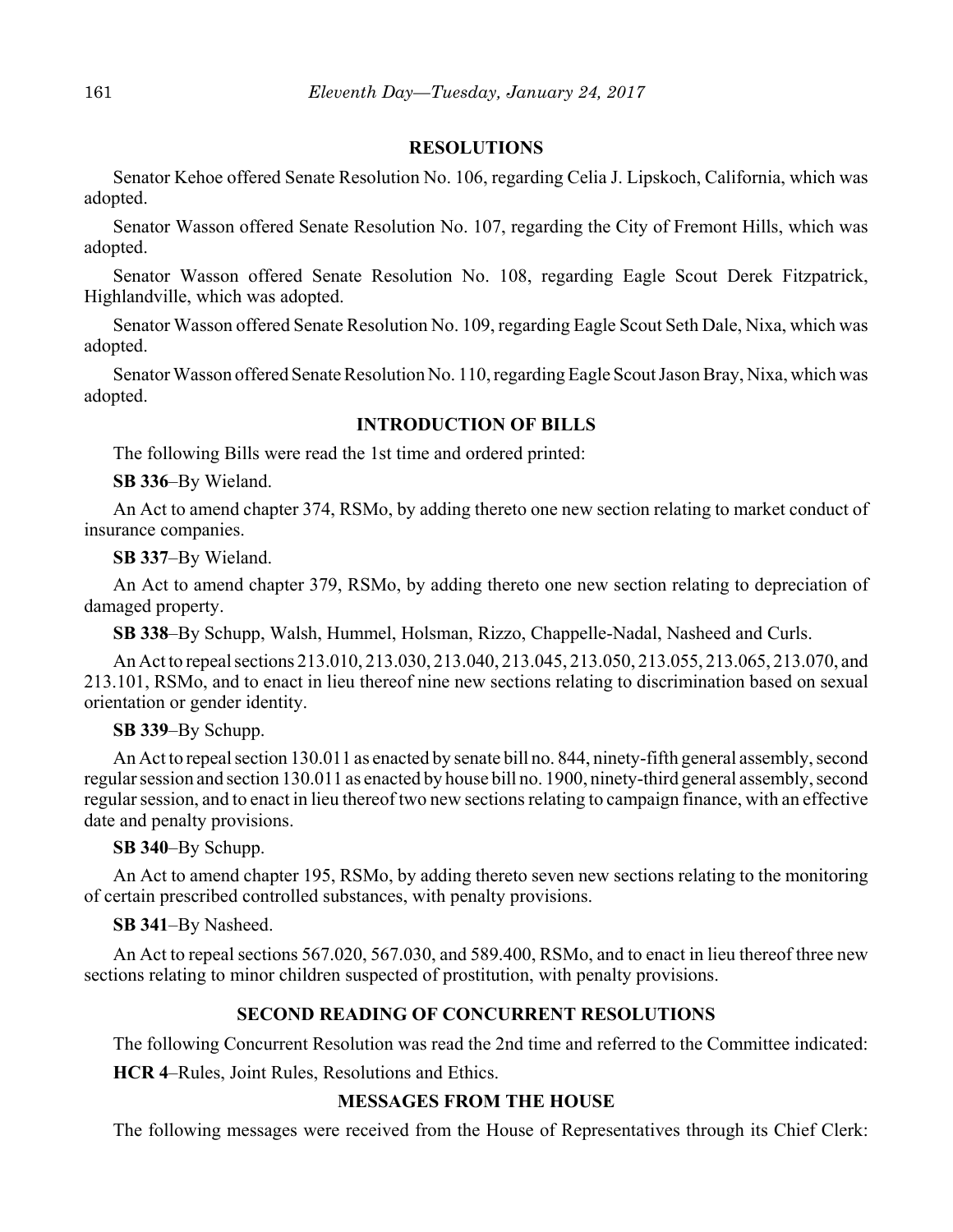Mr. President: I am instructed by the House of Representatives to inform the Senate that Representative Merideth (80), is on the escort committee pursuant to **HCR 2** and not Representative Meredith (71).

Also,

Mr. President: I am instructed by the House of Representatives to inform the Senate that Representative Mitten is replacing Representative Walker (74) on the escort committee pursuant to **HCR 2**.

Senator Kehoe moved that the Senate recess to repair to the House of Representatives to receive the State of the Judiciary Address from the Chief Justice of the Supreme Court, the Honorable Patricia Breckenridge, which motion prevailed.

#### **JOINT SESSION**

The Joint Session was called to order by President Parson.

On roll call the following Senators were present:

| Present—Senators |                 |            |        |            |        |        |
|------------------|-----------------|------------|--------|------------|--------|--------|
| Brown            | Chappelle-Nadal | Cunningham | Curls  | Dixon      | Eigel  | Emery  |
| Hegeman          | Holsman         | Hoskins    | Hummel | Kehoe      | Koenig | Kraus  |
| Libla            | Munzlinger      | Nasheed    | Onder  | Richard    | Riddle | Rizzo  |
| Romine           | Rowden          | Sater      | Schaaf | Schatz     | Schupp | Sifton |
| Silvey           | Wallingford     | Walsh      | Wasson | Wieland-33 |        |        |

Absent—Senators—None

Absent with leave—Senators—None

Vacancies—1

#### On roll call the following Representatives were present:

PRESENT: 160

| Beard       |
|-------------|
| Brown 27    |
| Chipman     |
| Cornejo     |
| Dohrman     |
| Fitzpatrick |
| Frederick   |
| Hannegan    |
| Houghton    |
| Kelly 141   |
| Lavender    |
| May         |
| Meredith 71 |
| Morris      |
|             |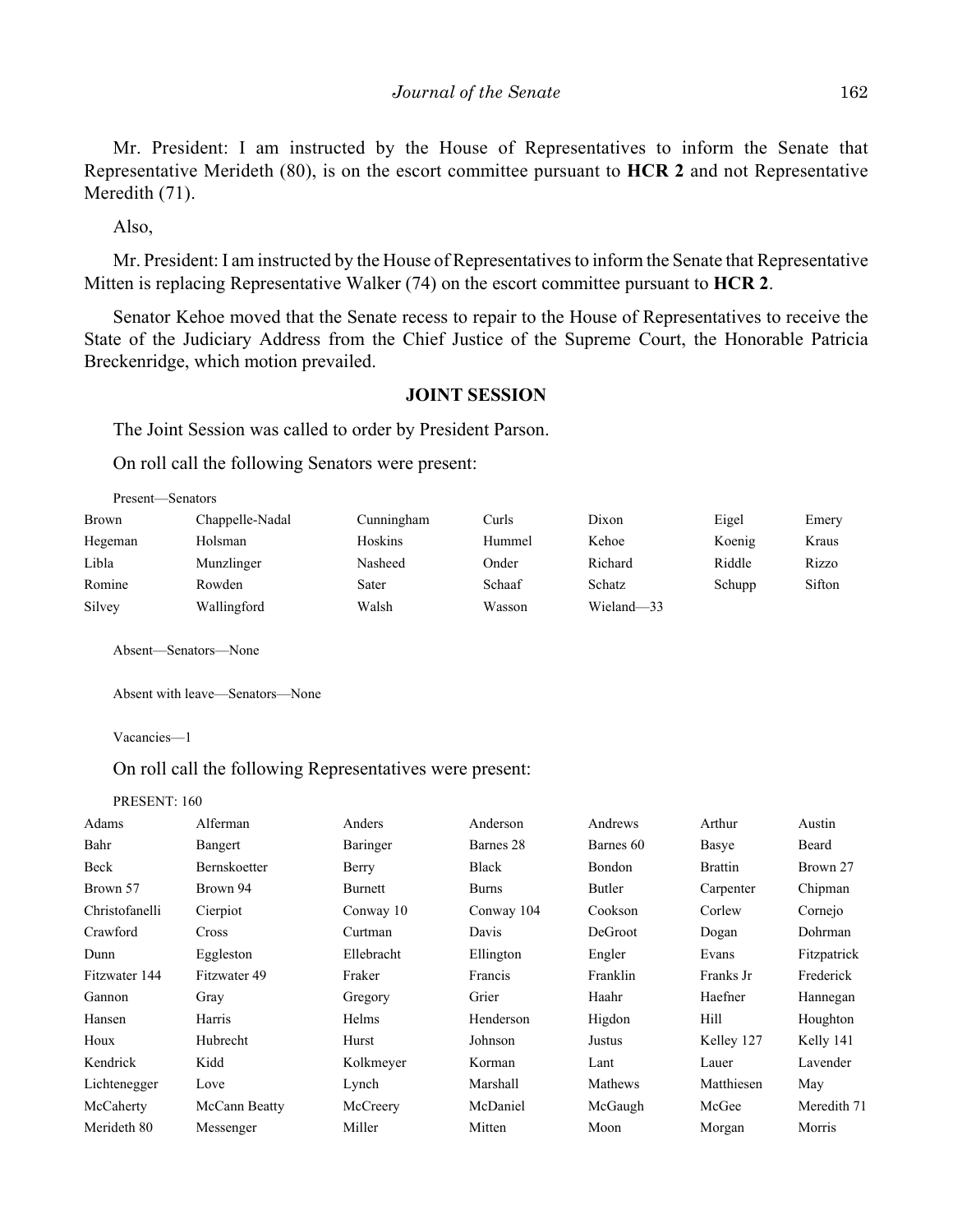| Mosley    | Muntzel    | Neely    | Newman    | Nichols      | Peters      | Pfautsch      |
|-----------|------------|----------|-----------|--------------|-------------|---------------|
| Phillips  | Pierson Jr | Pietzman | Pike      | Plocher      | Pogue       | Ouade         |
| Razer     | Redmon     | Rehder   | Reiboldt  | Reisch       | Remole      | <b>Rhoads</b> |
| Roberts   | Roden      | Roeber   | Rone      | Ross         | Rowland 155 | Rowland 29    |
| Runions   | Ruth       | Schroer  | Shaul 113 | Shull 16     | Shumake     | Smith 85      |
| Smith 163 | Sommer     | Spencer  | Stacy     | Stephens 128 | Stevens 46  | Swan          |
| Tate      | Taylor     | Trent    | Unsicker  | Vescovo      | Walker 3    | Walker 74     |
| Wessels   | White      | Wiemann  | Wilson    | Wood         | Mr. Speaker |               |

ABSENT: 2 Curtis Green

VACANCIES: 1

The Joint Committee appointed to wait upon the Chief Justice of the Supreme Court, Patricia Breckenridge, escorted the Chief Justice to the dais where she delivered the State of the Judiciary Address to the Joint Assembly:

#### **2017 State of the Judiciary Address**

Lieutenant Governor Parson, Speaker Richardson and members of the House, President Pro Tem Richard and members of the Senate, Governor Greitens and other statewide officers. I am proud to be here today as the voice of the judicial branch.

I am so grateful to have served in the judiciary since my appointment to the trial bench by Governor Kit Bond, to the court of appeals by Governor John Ashcroft, and to the Supreme Court by Governor Matt Blunt. It has been my privilege to serve with judges appointed by both Republican and Democratic governors and to work to decide cases according to the law.

Before I begin, I would like to introduce my husband, Bryan. For 40 years, he has loved and supported me and kept me grounded. Thank you for being here with me this morning.

Earlier this month, I swore in Governor Greitens and other statewide officials. Not all chief justices get to participate in this democratic transition of power, and it was such an honor. For me, it served as a reminder of how alike we are. We share a commitment to work separately *and together* to make the great state of Missouri *even greater*. Some, however, focused on how we are different. One tweet questioned the legitimacy of the oaths because of those differences. Apparently, I – correctly – said "MissourAH," while *you* said, "MissourEE."

Our different pronunciations reflect the rich diversity of our state – we come from cities, towns and rural areas to work in Jefferson City. You represent literally every nook and cranny of Missouri. We on the Supreme Court are also geographically diverse. I am from Nevada, in the southwest corner of the state. Judge Zel Fischer grew up in Watson, as far north and west as you can get and still be in Missouri (rumor has it, you can see Nebraska from there). Judge Paul Wilson is from right here in Jefferson City. Judge George Draper is from St. Louis, and while Judge Laura Stith grew up in St. Louis, she has lived in Kansas City for more than 35 years. And Judge Mary Russell is from Hannibal.

This is my fourth and, I am relieved to say, last big speech to deliver as chief justice. But I welcome the chance to talk about my favorite subject – the courts, often called the "least understood" branch of government.

Our 3,400 employees serve in your courts and, every year, are asked to do more with less. I encourage you to visit a local courthouse and meet these dedicated professionals who embrace their responsibility to treat every person fairly and equitably and to resolve disputes according to the law.

Our state employees are the lowest paid in the nation. Despite this, they are hardworking, dedicated, and deserving of our respect. I know budget times are tight, but we must find a way to pay them 21st century wages for 21st century work. Please join me in recognizing our state employees who serve in *all* branches of our government.

In the last fiscal year, more than 1.8 million cases were filed in Missouri courts – of these, 60 percent involved municipal ordinance violations. In our circuit courts, the largest number of cases involve the prosecution of state crimes. Seventeen percent of our cases are civil – primarily small claims, domestic relations, landlord tenant matters and disputes of less than \$25,000. About 5 percent of *civil* cases – and fewer than 1 percent of *all* cases – involve tort claims like wrongful death or personal injury.

I understand Governor Greitens and some of you in the General Assembly have called for changes in the law governing certain types of cases.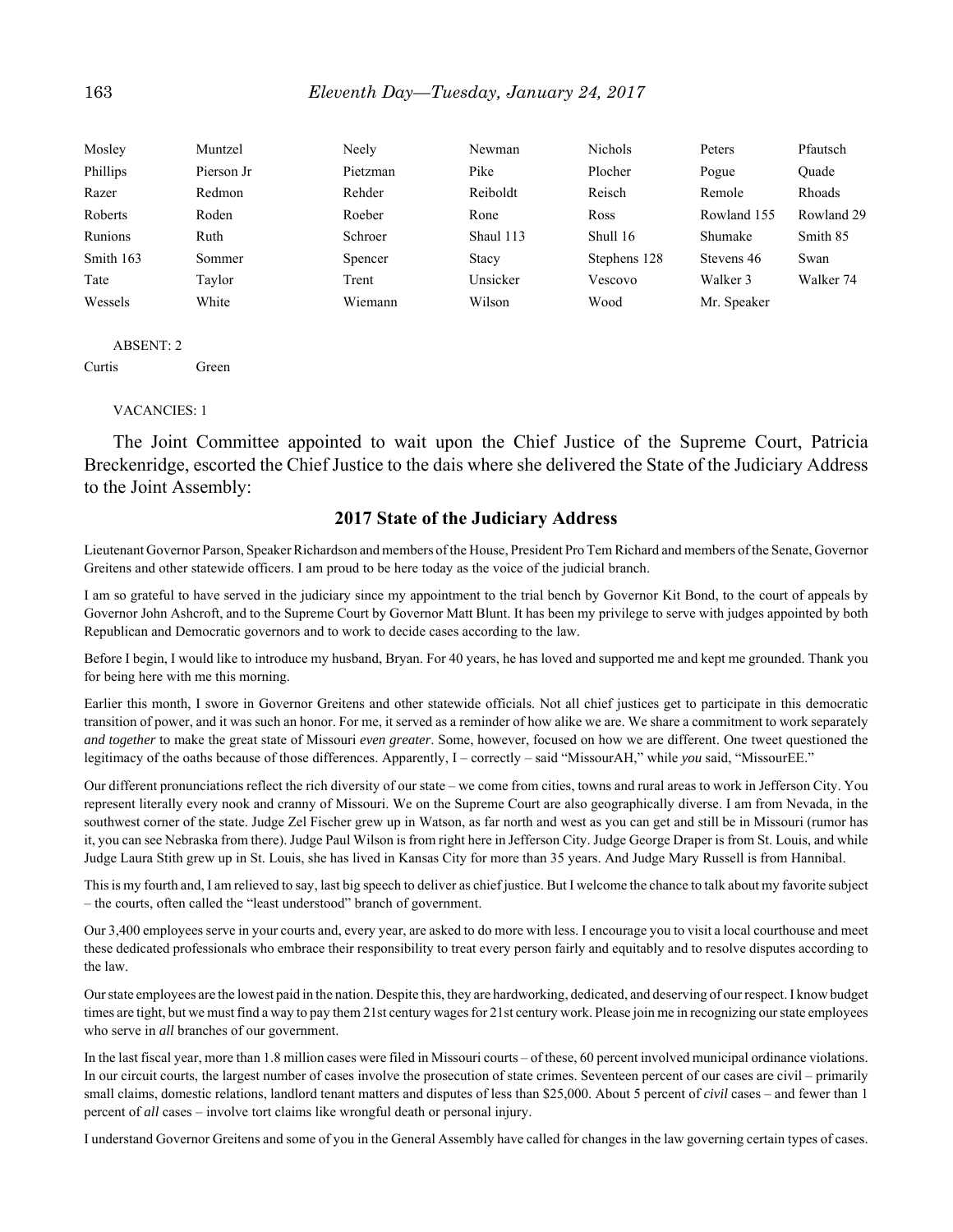Do *not* view these calls for action as a condemnation of our judicial system.

Our citizens can be proud of our courts, where they go to resolve their disputes peaceably and where their constitutional rights are protected. Day in and day out, in the courtrooms in your communities, hundreds of thousands of cases are adjudicated without fanfare. We, more than anyone, want our courts to live up to their responsibilities to properly administer justice.

So when serious problems in some St. Louis County municipal divisions came to light, we owned those problems. Though the vast majority of our 625 municipal divisions function well, the challenge of problem municipal divisions in St. Louis County and elsewhere in the state became an opportunity to make *all* of our municipal divisions better.

From within the judicial system, judges, prosecutors, defense attorneys, and clerks rolled up their sleeves and crafted solutions that would work. We are grateful for this leadership. Their yeoman's work turned recommendations for reforms into tangible change. Changes came when our Court imposed mandatory standards – effective upon their adoption in September – detailing how municipal divisions must operate under the law. The *standards are extensive*. We also put in place a code of conduct for all municipal division personnel and defined what constitutes a conflict of interest for judges who choose to wear multiple hats.

While some say the standards don't go far enough, others say they have gone too far. Some municipalities are finding it difficult to do what they *should* have been doing all along. But my years on the trial bench taught me if both sides are not totally satisfied, perhaps we got it right.

We and the state court administrator's office have also worked with a number of municipalities to consolidate their court operations, including 13 in St. Louis County. Consolidation results in reduced costs, which we hope will disincentivize municipalities from using courts as revenue generators. Many have worked hard to accomplish consolidation, particularly in St. Ann and Normandy. Unfortunately, the cost savings may not be fully realized for some, due to a law that caps the number of municipalities a judge may serve.

Additionally, Missouri's constitution places responsibility on the presiding judge of each circuit to supervise the municipal divisions. So, last month, the Supreme Court adopted protocols to guide presiding judges and make their authority clear. We recognize supervision poses a special challenge in St. Louis County and, in an effort to assist, the Supreme Court is providing municipal division monitors.

Municipal divisions are not alone in the spotlight. Others leveled criticisms at our juvenile divisions, including their very structure. Missouri has never been afraid to lead, and this state decided long ago our juvenile system should be different from other states. Our juvenile proceedings are designed to be non-adversarial, and all parties are required to act in the best interest of the child.

Nonetheless, we thoughtfully considered the criticisms and responded by enacting reforms that make *all* of our juvenile divisions better. In doing so, the judiciary worked with leaders from around the state to develop standards for juvenile officers. These standards, adopted in December, create uniform practices and procedures; establish a code of conduct; and outline best practices that promote better outcomes for Missouri's children.

Our next goal is to improve pretrial incarceration practices. Incarcerating persons simply because they are too poor to post bond needs to be examined in both municipal and criminal cases. Under our Missouri Constitution, an individual may be incarcerated before trial only when charged with a capital offense; when a danger to a crime victim, a witness, or the community; or a flight risk. All other persons are entitled to reasonable conditions of release prior to trial, based on the particular circumstances of their cases.

Our cities and counties incur costs for pretrial incarcerations of people who simply are poor. There are individual and societal consequences from these unwarranted pretrial incarcerations. The consequences impact the defendants, their families and, ultimately, the state. Defendants lose not only their freedom but also their ability to earn a living and to provide for loved ones. Children may even come into state custody, because incarcerated parents are not home to care for them. And – after only *three days* in jail – the likelihood that an individual will commit future crimes also increases.

A Supreme Court task force will examine how other states and cities have addressed the problem of unwarranted pretrial incarceration and recommend changes to our practices. We look forward to sharing what we learn with you and working together to enact common-sense reforms.

We also will be sharing with you the work of the Supreme Court's committee on treatment courts. The committee is completing a strategic plan that can be a roadmap to improving both the quality of and access to treatment courts in Missouri. Our branches of government have long worked together because treatment courts are a proven, cost-effective way to change the lives of persons charged with crimes due to addiction or mental health disorders. Missouri is a national leader in developing quality treatment courts; however, we have not realized their full potential to reduce recidivism, produce productive citizens, reunify families, and address the needs of our veterans. Your continued support will be essential if we ever are to realize the full potential of treatment courts.

Technology also remains a top priority as we strive to make courts as accessible as possible to our citizens. As Governor Greitens noted last week, we need a modern government that allows people to do more online instead of making them wait in line. We share that goal.

We are thankful for the expertise of our 21st century workforce, which has been invaluable in improving and modernizing our computer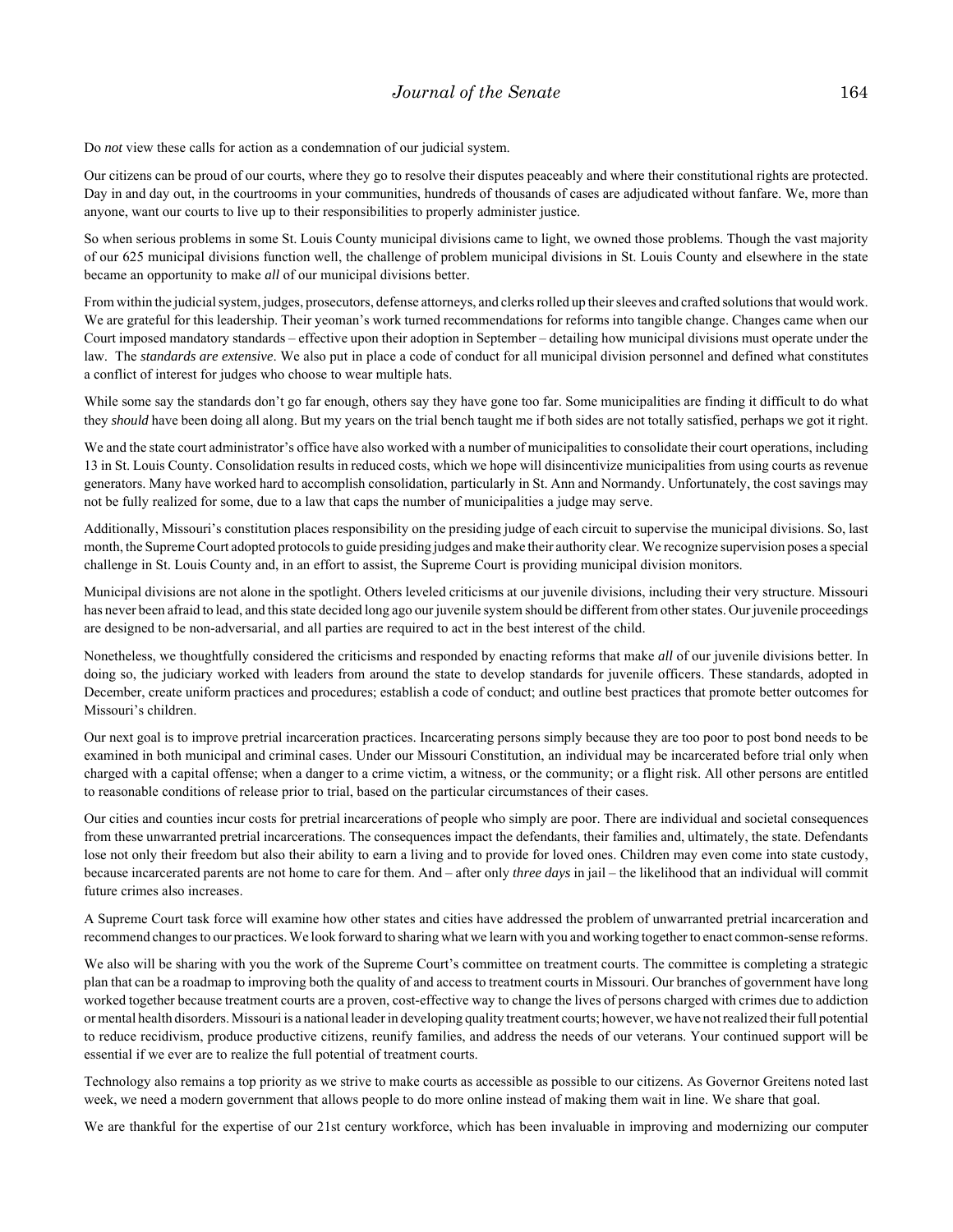systems. Our judges and staff are collaborating in the development of software that puts more information at a judge's fingertips and will allow potential jurors to get information about their service from their smartphones. We are also developing a traffic and ordinance case management system to increase the efficiency of municipal divisions in managing and disposing of cases, assessing authorized costs, and processing payments. The system will ultimately reduce the number of litigants who must come to court because they will have increased access to the courts from their mobile devices.

We are grateful the legislature recognized the need to automate our courts back in 1994 and has partnered with and supported us in accomplishing that goal. The work has been overseen by the Missouri Court Automation Committee, on which Senators Bob Dixon and Scott Sifton – along with Representatives Robert Cornejo and Joe Don McGaugh – work with the judicial and the executive branches.

In 2016, Missouri completed its statewide electronic filing system. We are *the first* state to have e-filing in all courts of record. We also finished implementing "Pay by Web," which allows Missourians to pay fees and costs online. And "Track this Case" lets the public receive e-mail notices of activity in pending cases. Who here doesn't know about Case.net, which provides information about more than 20 million cases statewide and receives an average of 5 million hits every workday.

While Case.net lets you know that documents have been filed in court, you cannot access those documents without going to a courthouse and using a public computer terminal. The Missouri Court Automation Committee has recommended the judiciary allow remote access, but expansion of public access to case records can be done *only* if the security and reliability of the courts' essential operations can be guaranteed. And such expansion of the system will require more resources than currently available. To defray the expenses of expansion and maintenance, the courts and legislature may need to consider means such as subscription fees or pay-per-view charges like those assessed by federal courts.

Equally of concern is the question of exactly what should be available online. Missouri statutes govern which case documents are public. But many of these statutes were enacted before – sometimes *long* before – the modern computer age. So it is safe to say statutes making certain case documents "public" meant available at the clerk's office, and in paper form, not available instantly to anyone anywhere in the world.

Certainly, a strong presumption of openness is a bedrock of our legal system. But – given the unique concerns arising from online access – the Court wants to *be sure* the *legislature* has the opportunity to reexamine statutes governing public case documents to determine if they are the will of *this* body and the people *you* represent. We are willing to advise and assist in any way we can.

As we move forward with innovations and improvements, we do so with two significant changes in leadership.

In late November, our colleague Judge Richard Teitelman passed away. Simply known as Judge Rick to many, he was the first person of Jewish faith and the first legally blind person to serve as a judge of our state's high court. He believed in the goodness of humanity and was a steadfast champion of equal justice. While we may not have always agreed in our legal opinions, we knew no friend more loyal or caring, and *we miss him*.

And so the process to fill his vacancy has begun. As provided by our state constitution, any licensed Missouri attorney who meets the age and residency requirements may apply until February 3rd. If you know of qualified individuals you believe would be an asset to our Court, please nominate and encourage them to apply. Interviews will be held at the end of February at the Supreme Court and are open to the public. The Appellate Judicial Commission will select three well-qualified nominees for the governor's consideration. The constitution gives Governor Greitens 60 days to conduct his own review and select the new judge. We look forward to this appointment.

We also begin the year with a new leader at the Supreme Court. Bill Thompson, who expertly guided us as counsel and clerk for more than 38 years, retired in December. He was succeeded by the first woman ever to hold the position of clerk – Betsy AuBuchon. Many of you may know Betsy from her days in the capitol. She has earned our respect and trust, and we are confident she will be an exceptional leader for Missouri's judicial system. We know these two additions to the judiciary will help us continue to make our courts better for Missouri's citizens.

Speaker Richardson, you commented in your address on the first day of the session that we must ensure our court system is fair to *all* litigants. We agree ... and are so very grateful our courts are staffed by dedicated and talented people who share that belief and properly handle cases of *all* types. Missouri has a judicial system of which we can be proud. We constantly strive to better serve our citizens and, as we look to the future, I have no doubt we will continue to do so.

Thank you for your support of the judicial branch. I wish you all the best in your service to the people of Missouri.

On motion of Senator Kehoe, the Joint Session was dissolved and the Senators returned to the Chamber where they were called to order by President Parson.

On motion of Senator Kehoe, the Senate recessed until 2:00 p.m.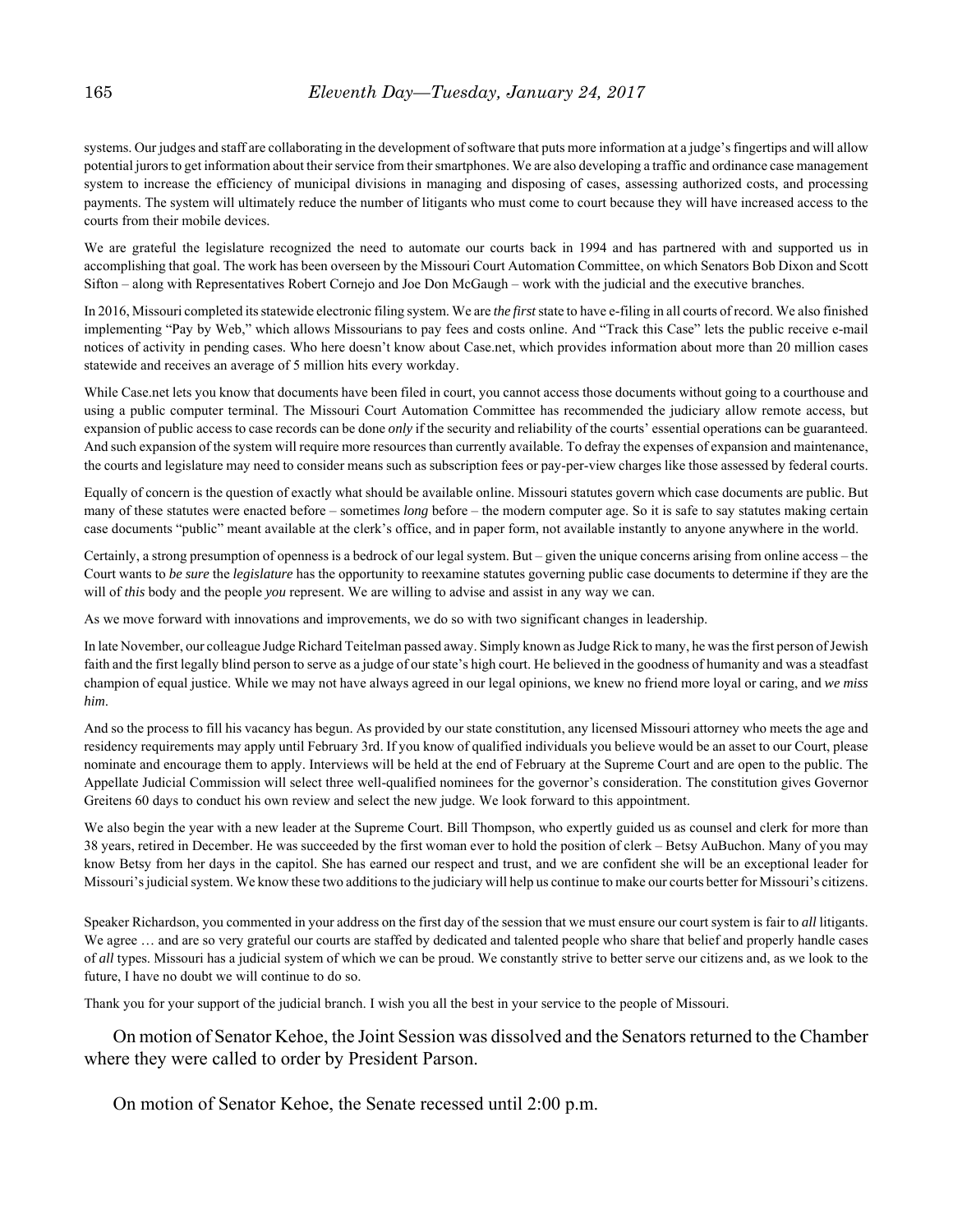#### **RECESS**

The time of recess having expired, the Senate was called to order by President Parson.

Senator Kehoe announced photographers from the Missouri Times were given permission to take pictures in the Senate Chamber.

#### **SENATE BILLS FOR PERFECTION**

Senator Brown moved that **SB 19**, with **SS** and **SA 2** (pending), be called from the Informal Calendar and again taken up for perfection, which motion prevailed.

**SA 2** was again taken up.

At the request of Senator Brown, **SS** for **SB 19** was withdrawn, rendering **SA 2** moot.

Senator Brown offered **SS No. 2** for **SB 19**, entitled:

SENATE SUBSTITUTE NO. 2 FOR SENATE BILL NO. 19

An Act to amend chapter 290, RSMo, by adding thereto one new section relating to labor organizations, with penalty provisions.

Senator Brown moved that **SS No. 2** for **SB 19** be adopted.

Senator Walsh offered **SA 1**:

#### SENATE AMENDMENT NO. 1

Amend Senate Substitute No. 2 for Senate Bill No. 19, Page 2, Section 290.590, Lines 20-25, by striking said lines.

Senator Walsh moved that the above amendment be adopted.

Senator Hummel requested a roll call vote be taken on the adoption of **SA 1**. He was joined in his request by Senators Rizzo, Nasheed, Sifton and Walsh.

**SA 1** failed of adoption by the following vote:

| YEAS—Senators   |            |         |        |            |             |               |
|-----------------|------------|---------|--------|------------|-------------|---------------|
| Chappelle-Nadal | Curls      | Holsman | Hummel | Nasheed    | Rizzo       | Romine        |
| Schupp          | Sifton     | Silvey  | Walsh  | Wieland-12 |             |               |
| NAYS-Senators   |            |         |        |            |             |               |
| <b>Brown</b>    | Cunningham | Dixon   | Eigel  | Emery      | Hegeman     | Hoskins       |
| Kehoe           | Koenig     | Kraus   | Libla  | Munzlinger | Onder       | Richard       |
| Riddle          | Rowden     | Sater   | Schaaf | Schatz     | Wallingford | $Wasson - 21$ |

Absent—Senators—None

Absent with leave—Senators—None

Vacancies—1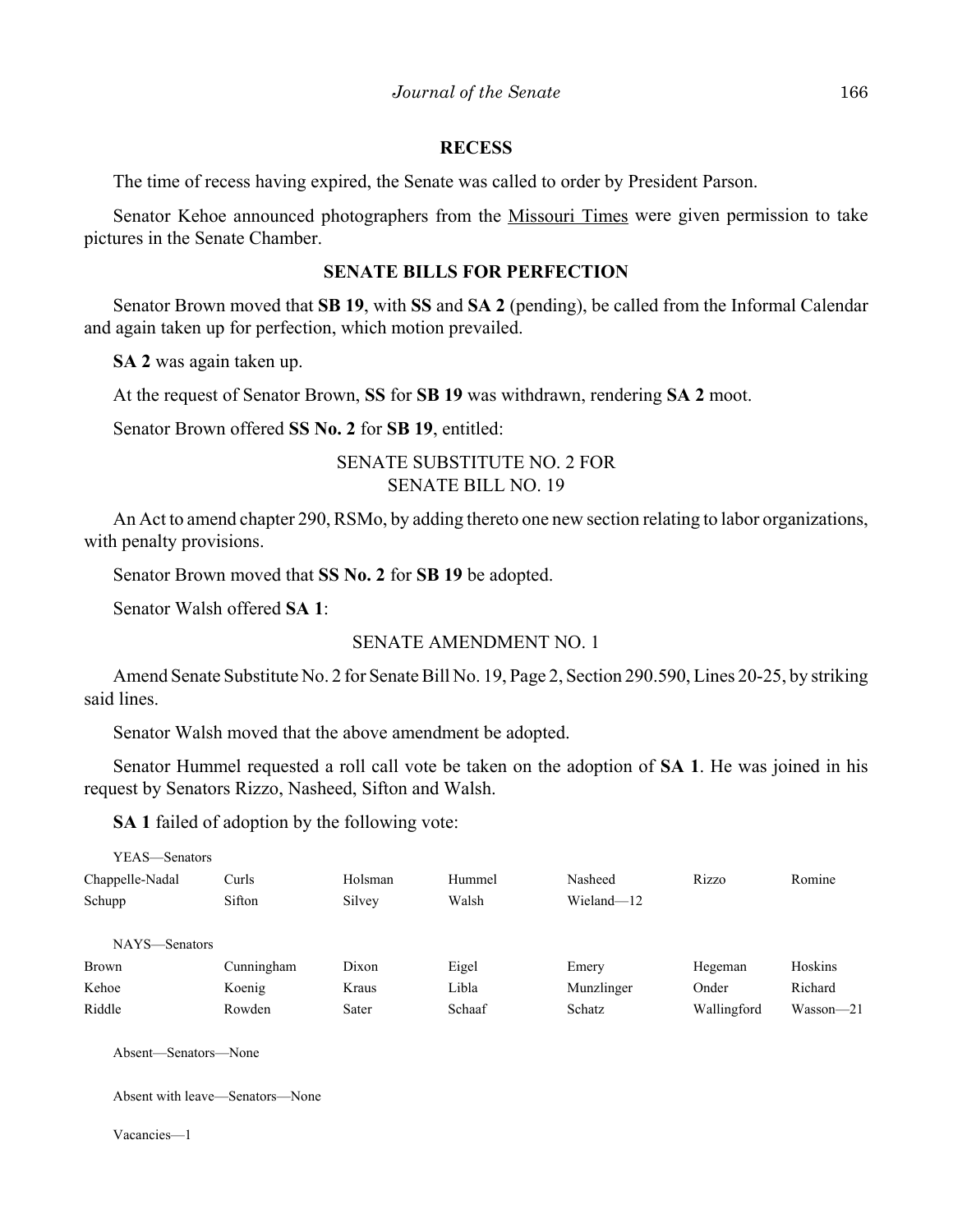Senator Munzlinger assumed the Chair.

President Parson assumed the Chair.

Senator Schupp offered **SA 2**:

#### SENATE AMENDMENT NO. 2

Amend Senate Substitute No. 2 for Senate Bill No. 19, Page 2, Section 290.590, Line 28, by striking "or the attorney general of this"

And further amend same section, Page 3, Line 1 by striking "state".

Senator Schupp moved that the above amendment be adopted.

Senator Richard requested a roll call vote be taken on the adoption of **SA 2**. He was joined in his request by Senators Munzlinger, Onder, Riddle and Schaaf.

**SA 2** failed of adoption by the following vote:

| YEAS—Senators   |            |         |          |            |             |         |
|-----------------|------------|---------|----------|------------|-------------|---------|
| Chappelle-Nadal | Curls      | Holsman | Hummel   | Nasheed    | Rizzo       | Romine  |
| Schupp          | Sifton     | Silvey  | Walsh-11 |            |             |         |
|                 |            |         |          |            |             |         |
| NAYS—Senators   |            |         |          |            |             |         |
| <b>Brown</b>    | Cunningham | Dixon   | Eigel    | Emery      | Hegeman     | Hoskins |
| Kehoe           | Koenig     | Kraus   | Libla    | Munzlinger | Onder       | Richard |
| Riddle          | Rowden     | Sater   | Schaaf   | Schatz     | Wallingford | Wasson  |
| Wieland-22      |            |         |          |            |             |         |

Absent—Senators—None

Absent with leave—Senators—None

Vacancies—1

At the request of Senator Brown, **SB 19**, with **SS No. 2** (pending), was placed on the Informal Calendar. On motion of Senator Kehoe, the Senate recessed until 6:30 p.m.

#### **RECESS**

The time of recess having expired, the Senate was called to order by President Pro Tem Richard.

#### **SENATE BILLS FOR PERFECTION**

Senator Brown moved that **SB 19**, with **SS No. 2** (pending), be called from the Informal Calendar and again taken up for perfection, which motion prevailed.

**SS No. 2** for **SB 19** was again taken up.

Senator Walsh offered **SA 3**:

#### SENATE AMENDMENT NO. 3

Amend Senate Substitute No. 2 for Senate Bill No. 19, Page 2, Section 290.590, Lines 14-15 of said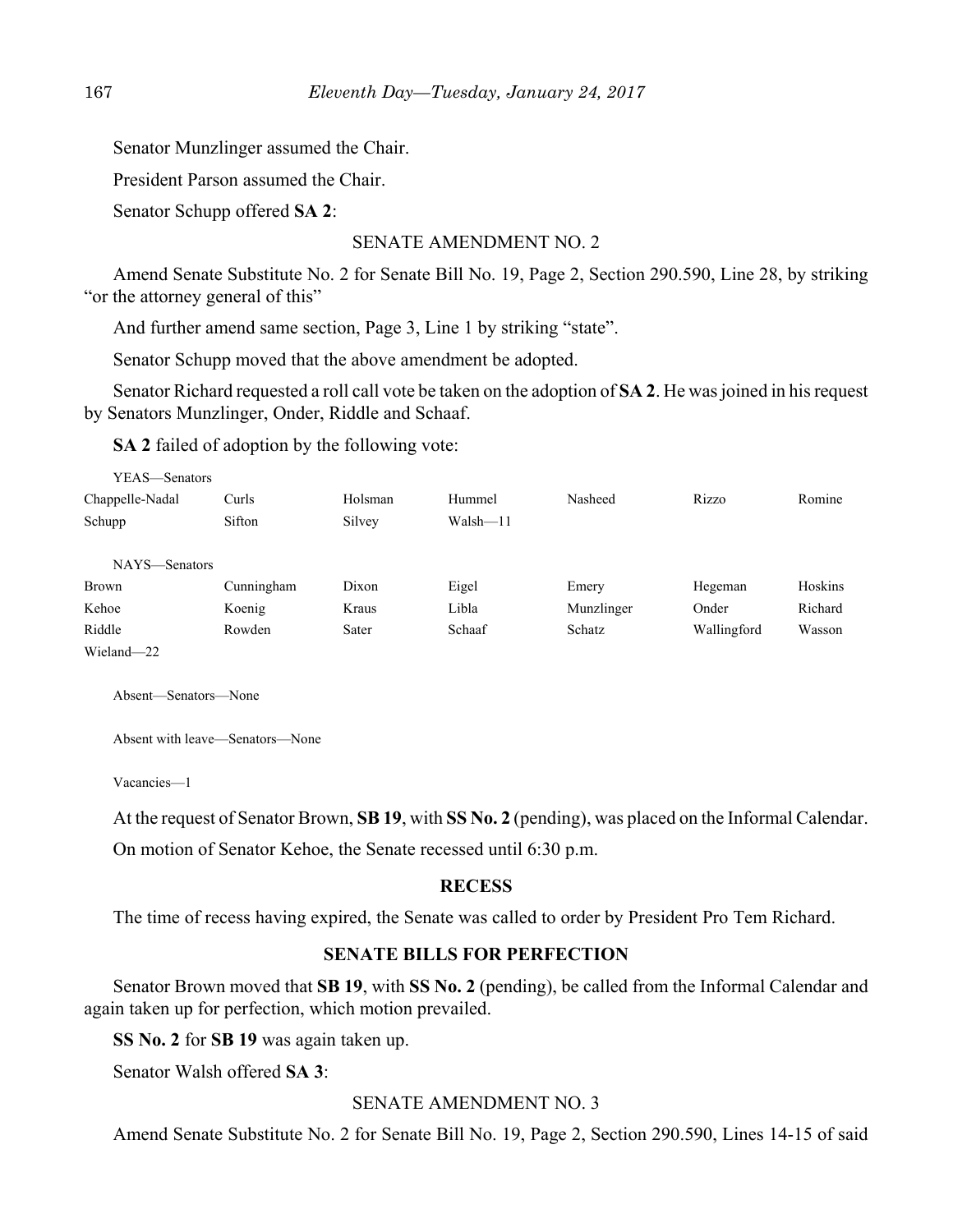page, by striking the following: "a class C misdemeanor" and inserting in lieu thereof the following: "**an infraction**".

Senator Walsh moved that the above amendment be adopted.

Senator Onder assumed the Chair.

Senator Walsh requested a roll call vote be taken on the adoption of **SA 3**. She was joined in her request by Senators Hummel, Rizzo, Schupp and Sifton.

**SA 3** failed of adoption by the following vote:

| YEAS—Senators   |            |         |        |             |           |         |
|-----------------|------------|---------|--------|-------------|-----------|---------|
| Chappelle-Nadal | Curls      | Holsman | Hummel | Nasheed     | Rizzo     | Romine  |
| Schupp          | Sifton     | Silvey  | Walsh  | Wieland-12  |           |         |
|                 |            |         |        |             |           |         |
| NAYS—Senators   |            |         |        |             |           |         |
| <b>Brown</b>    | Cunningham | Dixon   | Eigel  | Emery       | Hegeman   | Hoskins |
| Kehoe           | Koenig     | Kraus   | Libla  | Munzlinger  | Onder     | Richard |
| Riddle          | Rowden     | Sater   | Schatz | Wallingford | Wasson—20 |         |
|                 |            |         |        |             |           |         |

Absent—Senators—None

Absent with leave—Senator Schaaf—1

Vacancies—1

At the request of Senator Brown, **SB 19**, with **SS No. 2** (pending), was placed on the Informal Calendar.

#### **INTRODUCTIONS OF GUESTS**

Senator Curls introduced to the Senate, Superintendent Dr. Mark Bedell and Pattie Mansur, Kansas City Public Schools.

On behalf of Senator Cunningham and himself, Senator Romine introduced to the Senate, Debbie Tarvid, Donald Black, Lance Mayfield, John Mark Brewer, Heather Rhea, Karen White and Tammy Lindsay, Missouri Highlands Health Care.

Senator Libla introduced to the Senate, Dr. Wes Payne, Dr. Marybeth Payne, Dr. Justin Hoggard and Teresa Johnson, Three Rivers College.

Senator Libla introduced to the Senate, Ann Mathews, Todd Allen and thirteen students from Three Rivers College.

Senator Dixon introduced to the Senate, Tom Barr, Springfield.

On motion of Senator Kehoe, the Senate adjourned until 2:00 p.m., Wednesday, January 25, 2017.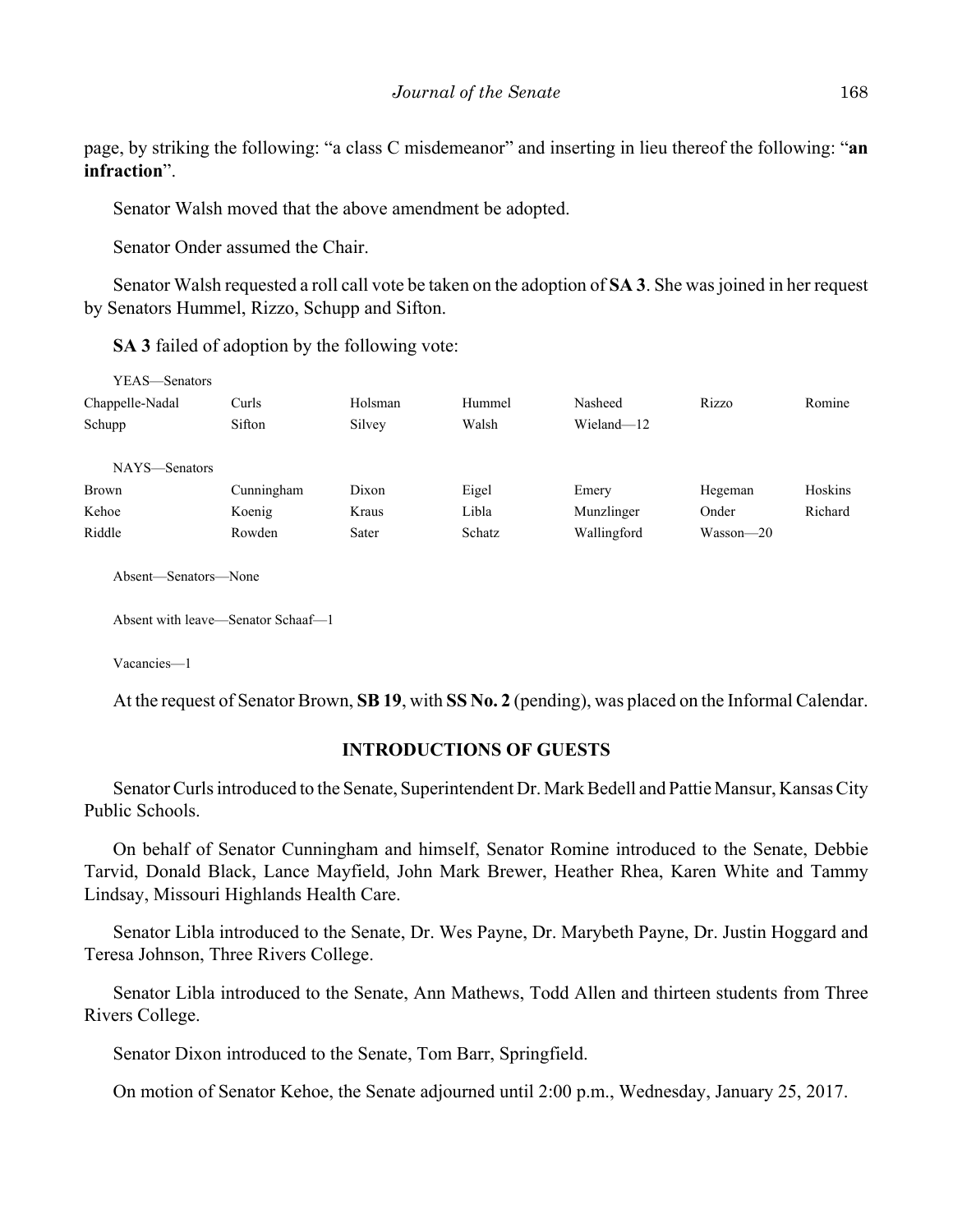### SENATE CALENDAR

#### TWELFTH DAY--WEDNESDAY, JANUARY 25, 2017

#### FORMAL CALENDAR

#### SECOND READING OF SENATE BILLS

SB 316-Rowden SB 317-Sater SB 318-Sifton and Hummel SB 319-Hummel SB 320-Hummel SB 321-Hegeman SB 322-Wieland and Romine SB 323-Brown SB 324-Silvey SB 325-Kraus SB 326-Kraus SB 327-Romine SB 328-Romine SB 329-Kehoe SB 330-Munzlinger SB 331-Hegeman SB 332-Hegeman SB 333-Schaaf SB 334-Sater SB 335-Hoskins SB 336-Wieland SB 337-Wieland

# SB 338-Schupp, et al SB 339-Schupp SB 340-Schupp SB 341-Nasheed SJR 1-Schaaf SJR 2-Schaaf SJR 3-Schaaf SJR 4-Chappelle-Nadal SJR 5-Emery SJR 6-Emery SJR 7-Silvey SJR 8-Romine SJR 9-Romine SJR 10-Holsman SJR 11-Hegeman SJR 12-Eigel SJR 13-Emery SJR 14-Kraus

#### HOUSE BILLS ON SECOND READING

HB 60-Alferman HCS for HBs 91, 42, 131, 265 & 314

#### SENATE BILLS FOR PERFECTION

SB 21-Brown SB 31-Emery